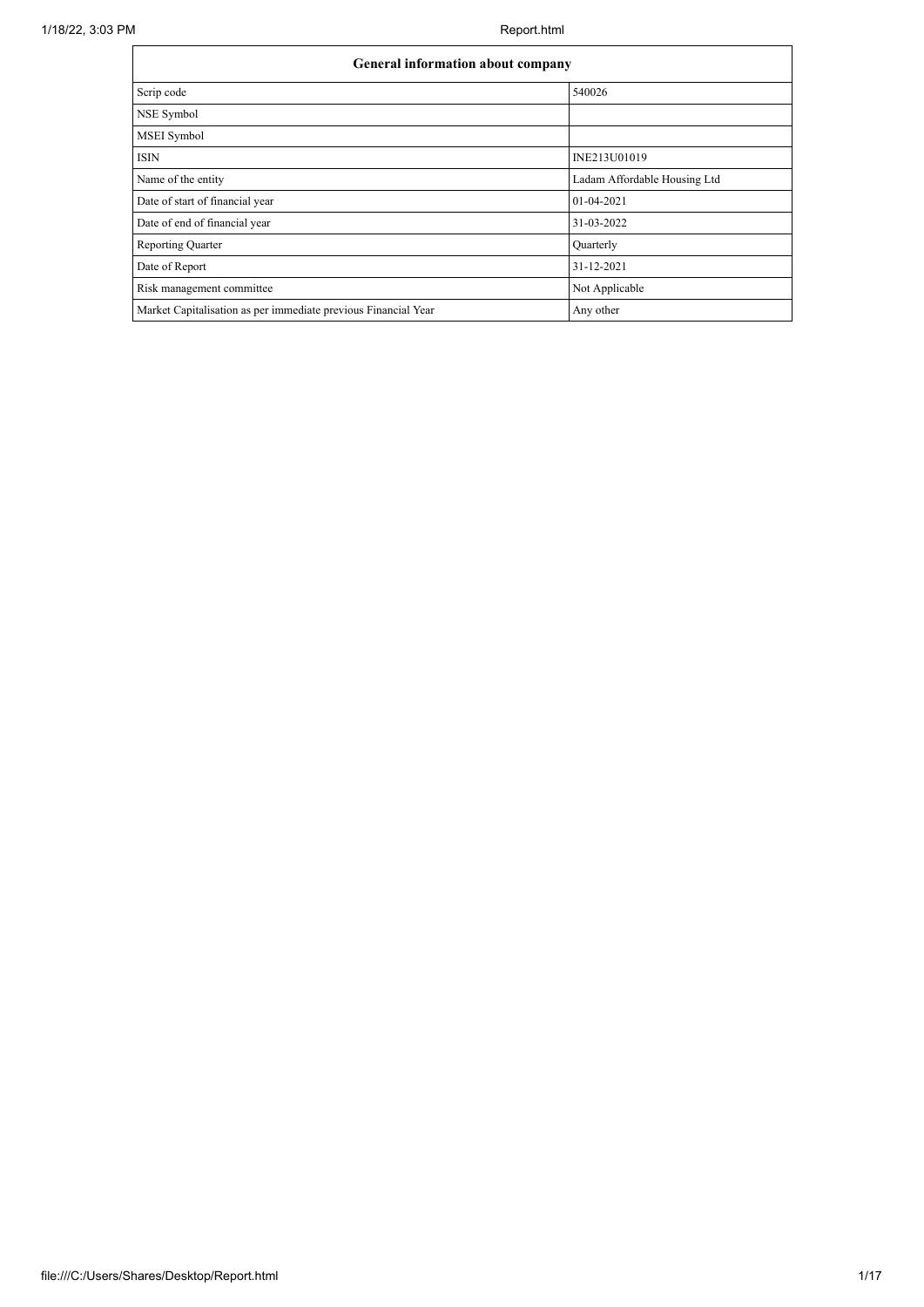## **Annexure I**

## **Annexure I to be submitted by listed entity on quarterly basis**

## **I. Composition of Board of Directors**

|          |                   |            |                                                       |                                       |                               |                          |                                                                                                      |                                             |                                          | Disclosure of notes on composition of board of directors explanatory |                      |                                            |                                                                                                                                                |                                                                                                                                                                      |                                                                                                                                                                          |                                                                                                                                                                                                         |
|----------|-------------------|------------|-------------------------------------------------------|---------------------------------------|-------------------------------|--------------------------|------------------------------------------------------------------------------------------------------|---------------------------------------------|------------------------------------------|----------------------------------------------------------------------|----------------------|--------------------------------------------|------------------------------------------------------------------------------------------------------------------------------------------------|----------------------------------------------------------------------------------------------------------------------------------------------------------------------|--------------------------------------------------------------------------------------------------------------------------------------------------------------------------|---------------------------------------------------------------------------------------------------------------------------------------------------------------------------------------------------------|
|          |                   |            |                                                       |                                       |                               |                          |                                                                                                      |                                             |                                          | Whether the listed entity has a Regular Chairperson   Yes            |                      |                                            |                                                                                                                                                |                                                                                                                                                                      |                                                                                                                                                                          |                                                                                                                                                                                                         |
|          |                   |            |                                                       |                                       |                               |                          |                                                                                                      |                                             |                                          | Whether Chairperson is related to MD or CEO   Yes                    |                      |                                            |                                                                                                                                                |                                                                                                                                                                      |                                                                                                                                                                          |                                                                                                                                                                                                         |
| he<br>٠  | PAN               | <b>DIN</b> | Category 1<br>of directors                            | Category 2<br>of directors            | Category<br>3 of<br>directors | Date<br>of<br>Birth      | Whether<br>special<br>resolution<br>passed?<br>[Refer Reg.<br>$17(1A)$ of<br>Listing<br>Regulations] | Date of<br>passing<br>special<br>resolution | <b>Initial Date</b><br>of<br>appointment | Date of Re-<br>appointment                                           | Date of<br>cessation | Tenure<br>of<br>director<br>(in<br>months) | No of<br>Directorship<br>in listed<br>entities<br>including<br>this listed<br>entity (Refer<br>Regulation<br>17A of<br>Listing<br>Regulations) | No of<br>Independent<br>Directorship<br>in listed<br>entities<br>including<br>this listed<br>entity<br>(Refer<br>Regulation<br>$17A(1)$ of<br>Listing<br>Regulations | Number of<br>memberships<br>in Audit/<br>Stakeholder<br>Committee(s)<br>including this<br>listed entity<br>(Refer<br>Regulation<br>$26(1)$ of<br>Listing<br>Regulations) | No of post of<br>Chairperson<br>in Audit/<br>Stakeholder<br>Committee<br>held in listed<br>entities<br>including<br>this listed<br>entity (Refer<br>Regulation<br>$26(1)$ of<br>Listing<br>Regulations) |
|          | AHYPA2758A        | 00325063   | Executive<br>Director                                 | Chairperson<br>related to<br>Promoter | CEO                           | $07 -$<br>$11-$<br>1971  | NA                                                                                                   |                                             | 01-04-1992                               | 26-09-2020                                                           |                      | 357                                        |                                                                                                                                                | $\bf{0}$                                                                                                                                                             | 2                                                                                                                                                                        | $\mathbf{0}$                                                                                                                                                                                            |
| Ŧ<br>ına | ALWPP3553C        | 01560300   | Non-<br>Executive -<br>Independent<br>Director        | Not<br>Applicable                     |                               | $25 -$<br>$06 -$<br>1975 | NA                                                                                                   |                                             | 03-01-2007                               | 26-09-2020                                                           |                      | 180                                        |                                                                                                                                                |                                                                                                                                                                      | $\sqrt{2}$                                                                                                                                                               | $\overline{2}$                                                                                                                                                                                          |
|          | <b>BGXPS4398R</b> | 05143846   | Non-<br>Executive -<br>Non<br>Independent<br>Director | Not<br>Applicable                     |                               | $29 -$<br>$10-$<br>1977  | NA                                                                                                   |                                             | 12-12-2013                               | 25-09-2021                                                           |                      | 97                                         |                                                                                                                                                | $\bf{0}$                                                                                                                                                             |                                                                                                                                                                          | $\theta$                                                                                                                                                                                                |
| rju      | AJUPS4864P        | 08259325   | Non-<br>Executive -<br>Independent<br>Director        | Not<br>Applicable                     |                               | $29 -$<br>$10-$<br>1968  | NA                                                                                                   |                                             | 12-11-2018                               | 30-09-2019                                                           |                      | 38                                         |                                                                                                                                                |                                                                                                                                                                      | 1                                                                                                                                                                        | $\mathbf{0}$                                                                                                                                                                                            |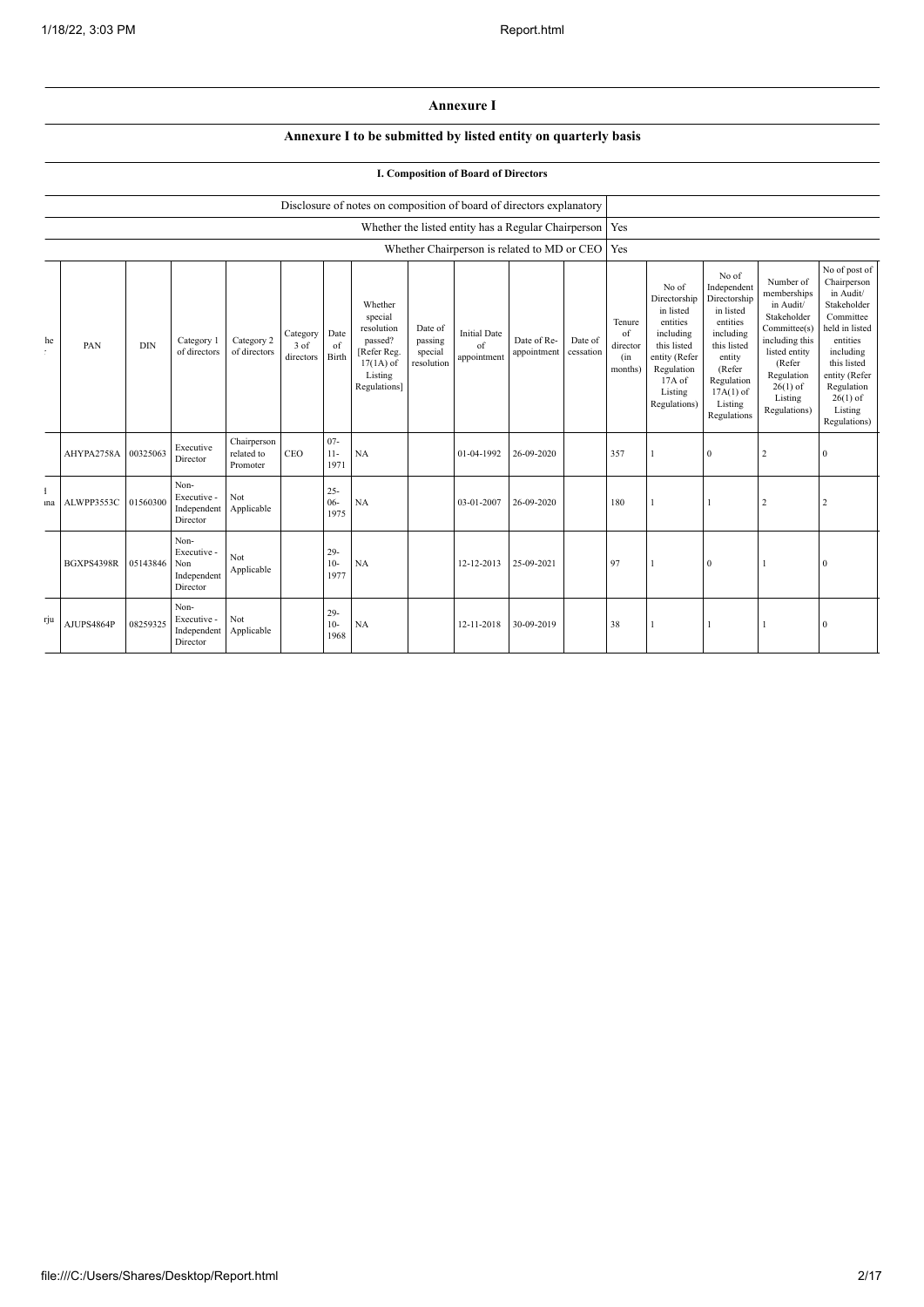|           | <b>Audit Committee Details</b> |                                  |                                                       |                            |                        |                      |                |
|-----------|--------------------------------|----------------------------------|-------------------------------------------------------|----------------------------|------------------------|----------------------|----------------|
|           |                                |                                  | Whether the Audit Committee has a Regular Chairperson |                            | Yes                    |                      |                |
| <b>Sr</b> | <b>DIN</b><br>Number           | Name of Committee<br>members     | Category 1 of directors                               | Category 2 of<br>directors | Date of<br>Appointment | Date of<br>Cessation | <b>Remarks</b> |
|           | 01560300                       | Jayaprasad<br>Ramakrishna Pillai | Non-Executive - Independent<br>Director               | Chairperson                | 29-09-2015             |                      |                |
| 2         | 00325063                       | Sumesh Bharat<br>Aggarwal        | <b>Executive Director</b>                             | Member                     | 25-06-2014             |                      |                |
| 3         | 08259325                       | Yamini Birju Sejpal              | Non-Executive - Independent<br>Director               | Member                     | 12-11-2018             |                      |                |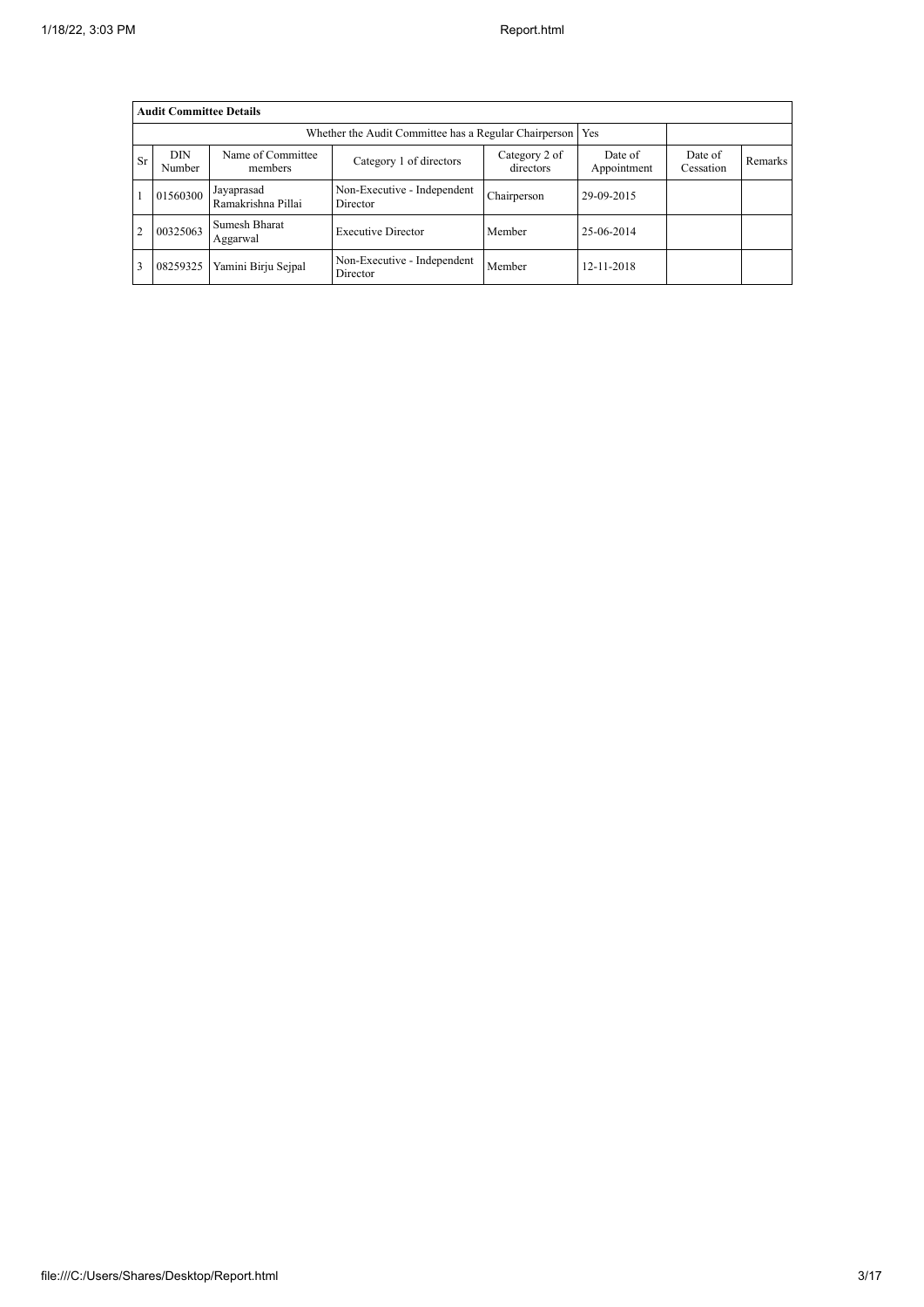|           |                      | Nomination and remuneration committee |                                                                                   |                            |                        |                      |         |
|-----------|----------------------|---------------------------------------|-----------------------------------------------------------------------------------|----------------------------|------------------------|----------------------|---------|
|           |                      |                                       | Whether the Nomination and remuneration committee has a Regular Chairperson   Yes |                            |                        |                      |         |
| <b>Sr</b> | <b>DIN</b><br>Number | Name of Committee<br>members          | Category 1 of directors                                                           | Category 2 of<br>directors | Date of<br>Appointment | Date of<br>Cessation | Remarks |
|           | 01560300             | Jayaprasad<br>Ramakrishna Pillai      | Non-Executive - Independent<br>Director                                           | Chairperson                | 29-09-2015             |                      |         |
|           |                      | 05143846 Ashwin Kumar Sharma          | Non-Executive - Non<br>Independent Director                                       | Member                     | 25-06-2014             |                      |         |
|           | 08259325             | Yamini Birju Sejpal                   | Non-Executive - Independent<br>Director                                           | Member                     | 12-11-2018             |                      |         |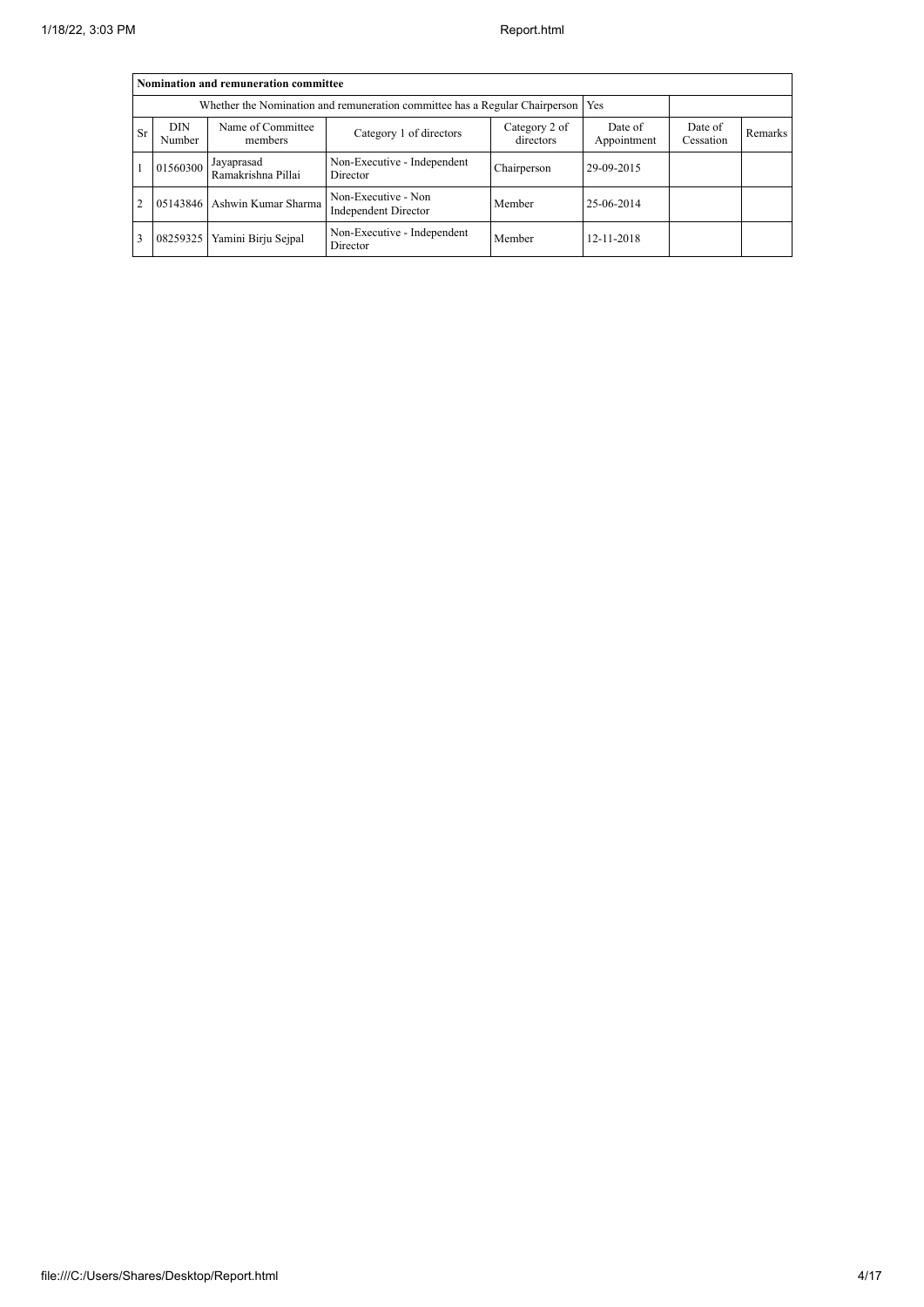|           |                      | <b>Stakeholders Relationship Committee</b> |                                                                                 |                            |                        |                      |         |
|-----------|----------------------|--------------------------------------------|---------------------------------------------------------------------------------|----------------------------|------------------------|----------------------|---------|
|           |                      |                                            | Whether the Stakeholders Relationship Committee has a Regular Chairperson   Yes |                            |                        |                      |         |
| <b>Sr</b> | <b>DIN</b><br>Number | Name of Committee<br>members               | Category 1 of directors                                                         | Category 2 of<br>directors | Date of<br>Appointment | Date of<br>Cessation | Remarks |
|           | 01560300             | Jayaprasad<br>Ramakrishna Pillai           | Non-Executive - Independent<br>Director                                         | Chairperson                | 25-06-2015             |                      |         |
|           | 05143846             | Ashwin Kumar Sharma                        | Non-Executive - Non<br>Independent Director                                     | Member                     | 25-06-2014             |                      |         |
|           | 00325063             | Sumesh Bharat<br>Aggarwal                  | <b>Executive Director</b>                                                       | Member                     | 25-06-2014             |                      |         |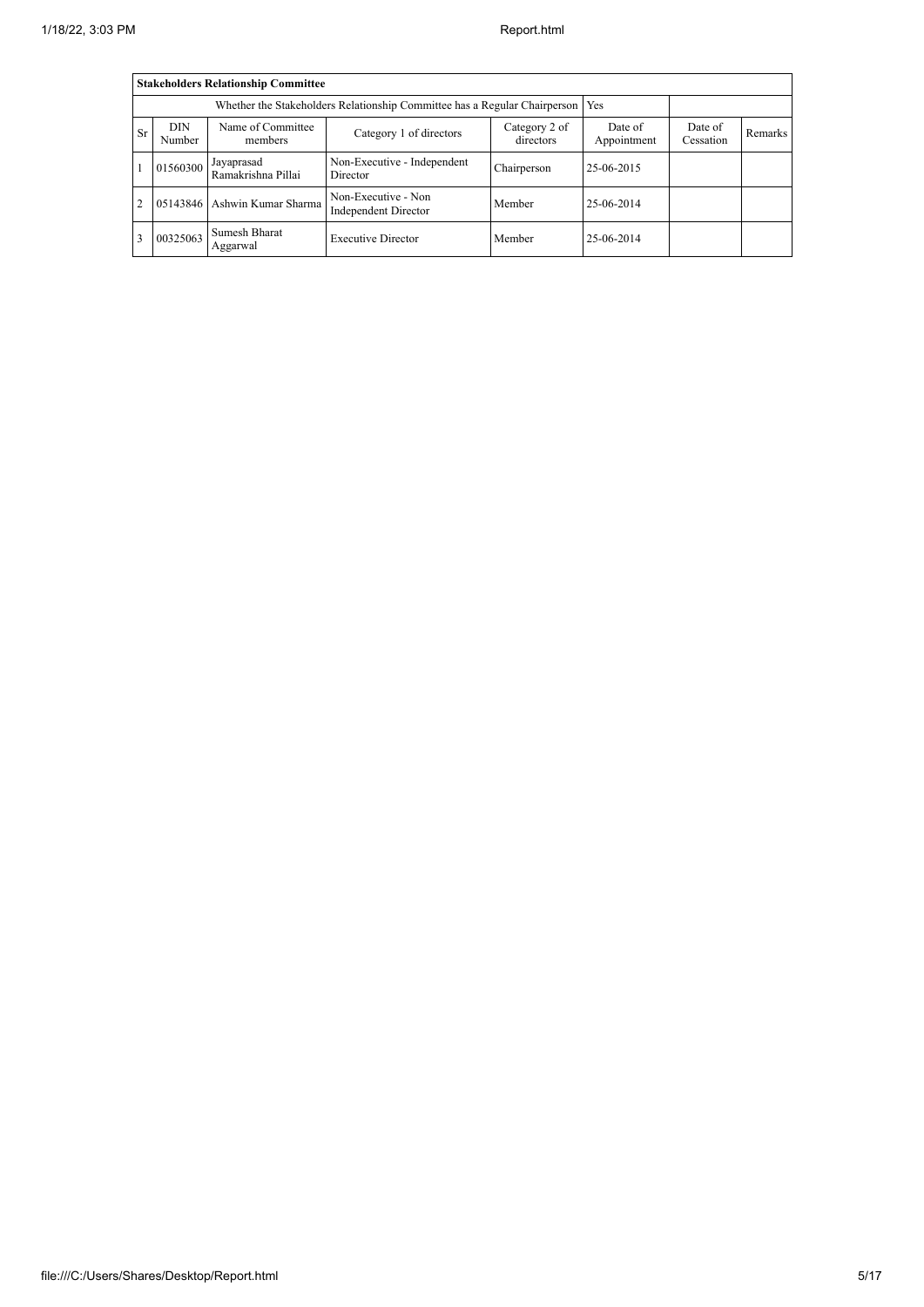|           | <b>Risk Management Committee</b> |                                                                 |                            |                            |                        |                      |         |  |
|-----------|----------------------------------|-----------------------------------------------------------------|----------------------------|----------------------------|------------------------|----------------------|---------|--|
|           |                                  | Whether the Risk Management Committee has a Regular Chairperson |                            |                            |                        |                      |         |  |
| <b>Sr</b> | DIN<br>Number                    | Name of Committee<br>members                                    | Category 1 of<br>directors | Category 2 of<br>directors | Date of<br>Appointment | Date of<br>Cessation | Remarks |  |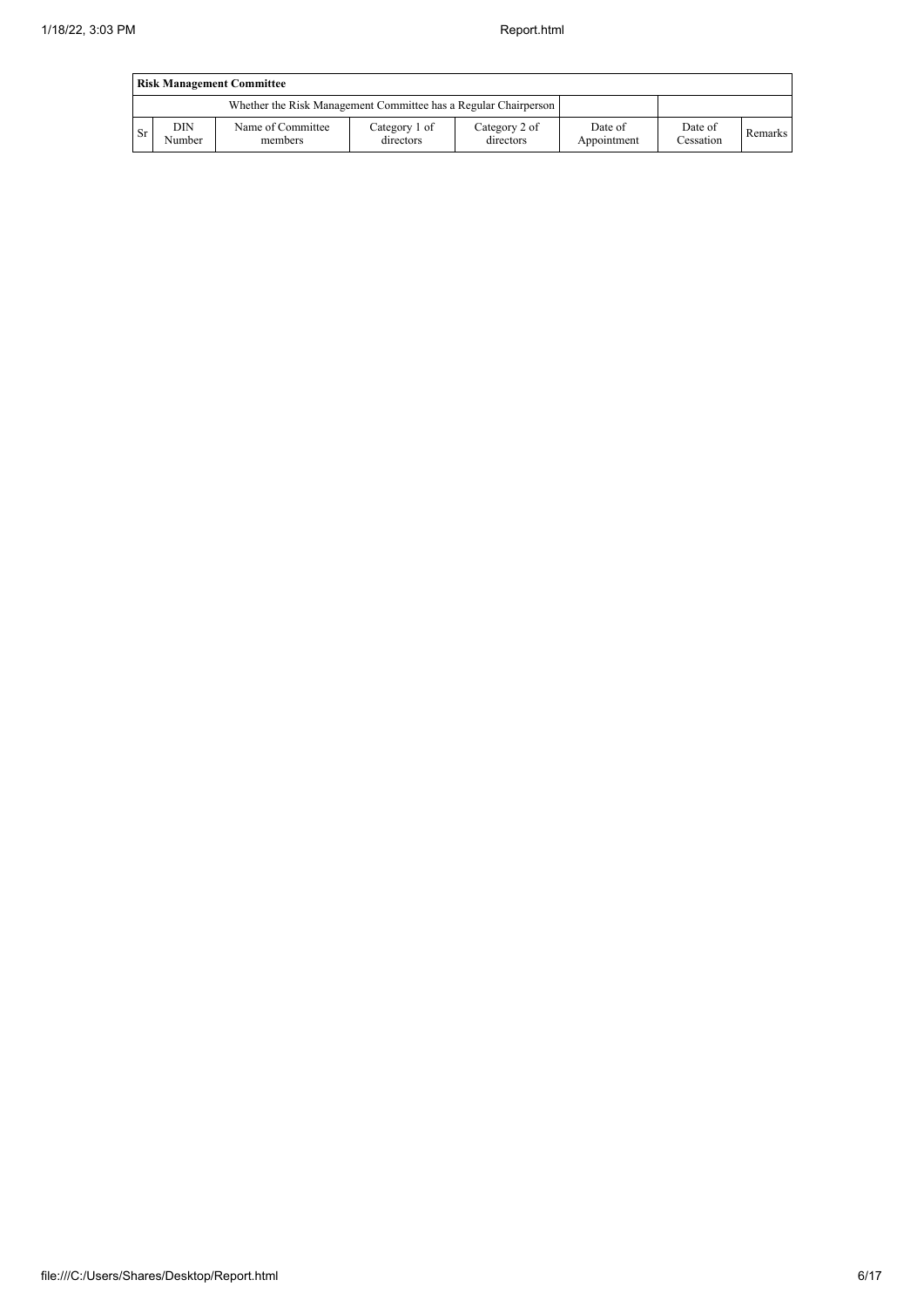|     | <b>Corporate Social Responsibility Committee</b>                                |                              |                            |                            |                        |                      |         |  |
|-----|---------------------------------------------------------------------------------|------------------------------|----------------------------|----------------------------|------------------------|----------------------|---------|--|
|     | Whether the Corporate Social Responsibility Committee has a Regular Chairperson |                              |                            |                            |                        |                      |         |  |
| Sr. | DIN<br>Number                                                                   | Name of Committee<br>members | Category 1 of<br>directors | Category 2 of<br>directors | Date of<br>Appointment | Date of<br>Cessation | Remarks |  |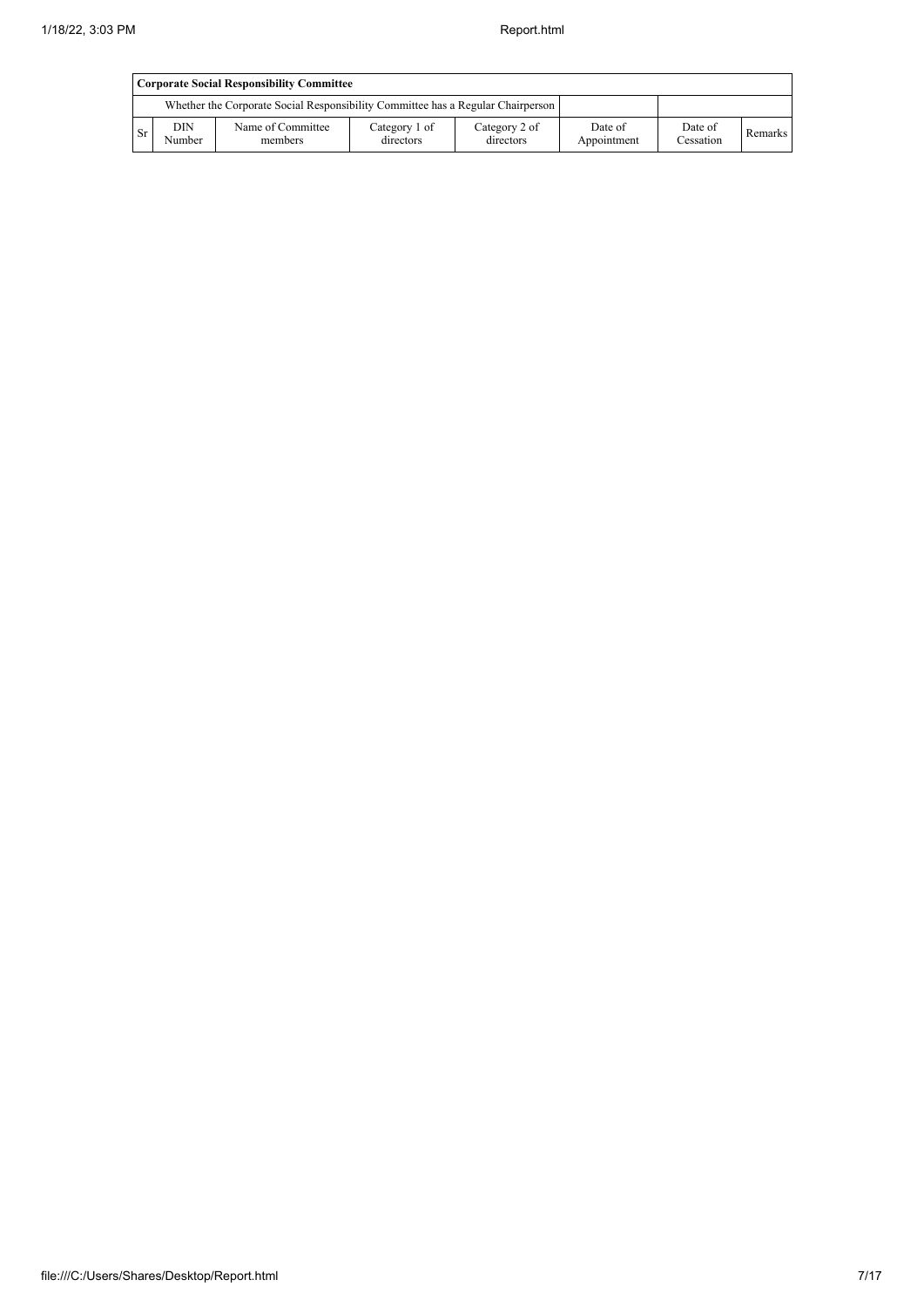| <b>Other Committee</b> |                                                                                                                                                  |  |  |  |  |
|------------------------|--------------------------------------------------------------------------------------------------------------------------------------------------|--|--|--|--|
|                        | Sr   DIN Number   Name of Committee members   Name of other committee   Category 1 of directors   Category 2 of directors   Remarks <sup> </sup> |  |  |  |  |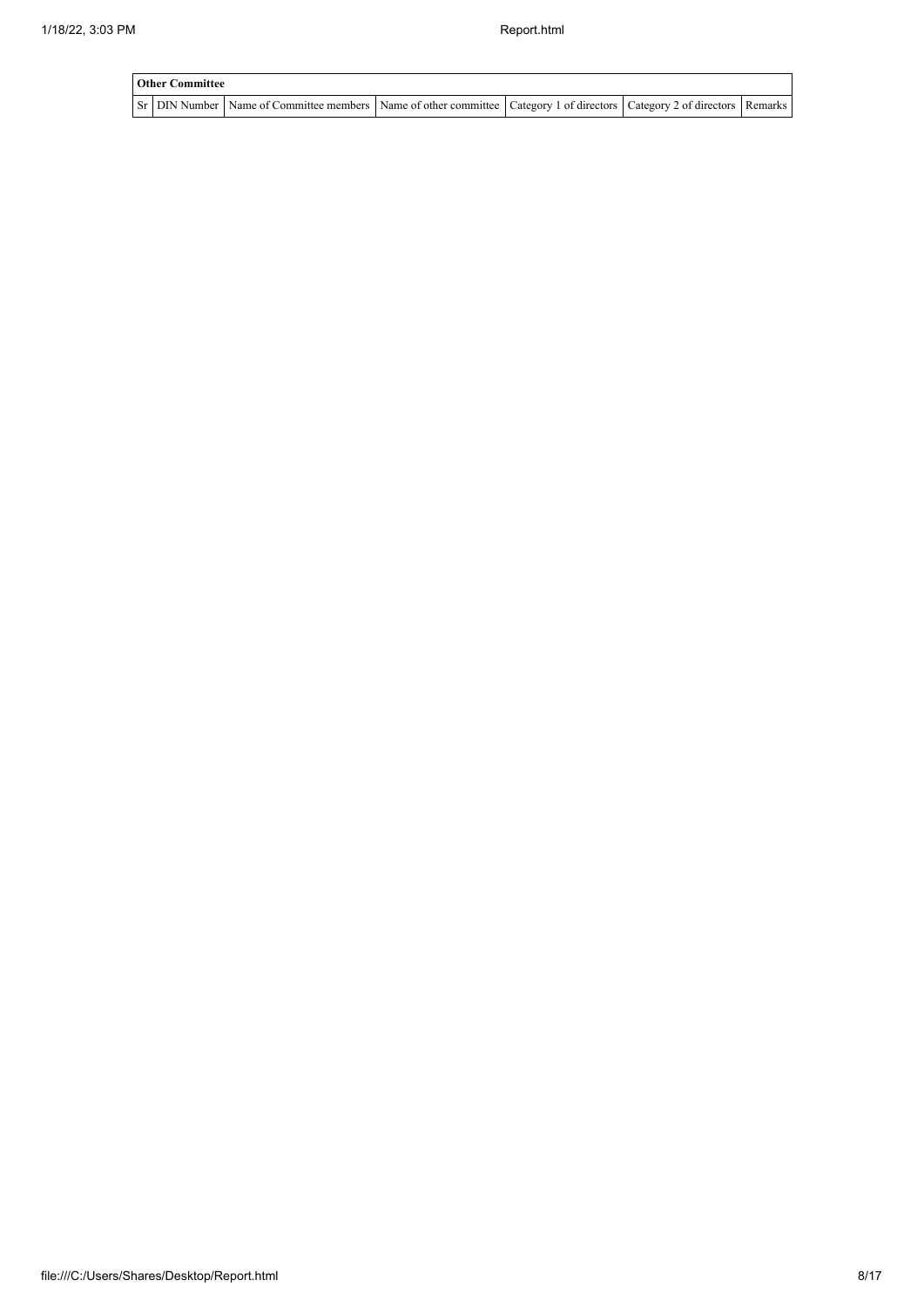|                | Annexure 1                                                   |                                                                     |                                                                      |                                       |                                                     |                                                                                                  |                                                                 |  |  |
|----------------|--------------------------------------------------------------|---------------------------------------------------------------------|----------------------------------------------------------------------|---------------------------------------|-----------------------------------------------------|--------------------------------------------------------------------------------------------------|-----------------------------------------------------------------|--|--|
|                | <b>Annexure 1</b>                                            |                                                                     |                                                                      |                                       |                                                     |                                                                                                  |                                                                 |  |  |
|                | <b>III.</b> Meeting of Board of Directors                    |                                                                     |                                                                      |                                       |                                                     |                                                                                                  |                                                                 |  |  |
|                |                                                              | Disclosure of notes on meeting of<br>board of directors explanatory |                                                                      |                                       |                                                     |                                                                                                  |                                                                 |  |  |
| <b>Sr</b>      | Date(s) of<br>meeting (if any)<br>in the previous<br>quarter | $Date(s)$ of<br>meeting (if any)<br>in the current<br>quarter       | Maximum gap<br>between any two<br>consecutive (in<br>number of days) | Notes for<br>not<br>providing<br>Date | Whether<br>requirement of<br>Quorum met<br>(Yes/No) | Number of Directors<br>present <sup>*</sup> (All directors<br>including Independent<br>Director) | No. of<br>Independent<br>Directors<br>attending the<br>meeting* |  |  |
|                | 03-08-2021                                                   |                                                                     |                                                                      |                                       | Yes                                                 | 4                                                                                                |                                                                 |  |  |
| $\overline{2}$ |                                                              | 12-11-2021                                                          | 100                                                                  |                                       | Yes                                                 | 4                                                                                                |                                                                 |  |  |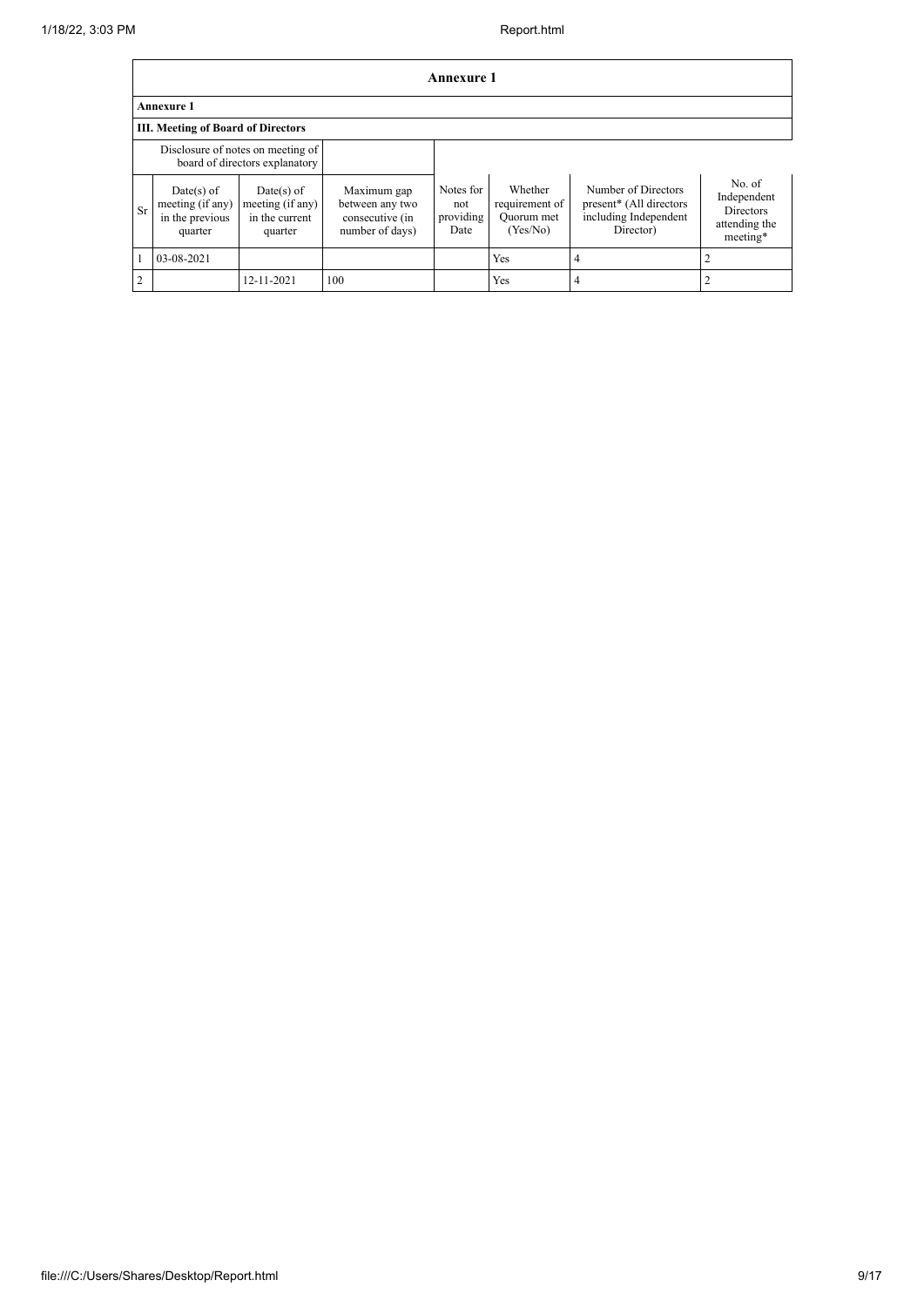|                                                          | Annexure 1                                     |                                                                                                            |                                                                      |                               |                                       |                                                        |                                                                                            |                                                                           |  |
|----------------------------------------------------------|------------------------------------------------|------------------------------------------------------------------------------------------------------------|----------------------------------------------------------------------|-------------------------------|---------------------------------------|--------------------------------------------------------|--------------------------------------------------------------------------------------------|---------------------------------------------------------------------------|--|
|                                                          | <b>IV. Meeting of Committees</b>               |                                                                                                            |                                                                      |                               |                                       |                                                        |                                                                                            |                                                                           |  |
| Disclosure of notes on meeting of committees explanatory |                                                |                                                                                                            |                                                                      |                               |                                       |                                                        |                                                                                            |                                                                           |  |
| <b>Sr</b>                                                | Name of<br>Committee                           | $Date(s)$ of meeting (Enter<br>dates of Previous quarter<br>and Current quarter in<br>chronological order) | Maximum gap<br>between any two<br>consecutive (in<br>number of days) | Name of<br>other<br>committee | Reson for<br>not<br>providing<br>date | Whether<br>requirement<br>of Ouorum<br>met<br>(Yes/No) | Number of<br>Directors present*<br>(All directors<br>including<br>Independent<br>Director) | No. of<br>Independent<br><b>Directors</b><br>attending<br>the<br>meeting* |  |
|                                                          | Audit<br>Committee                             | 03-08-2021                                                                                                 |                                                                      |                               |                                       | Yes                                                    | 3                                                                                          | 2                                                                         |  |
| $\overline{2}$                                           | Audit<br>Committee                             | 12-11-2021                                                                                                 | 100                                                                  |                               |                                       | Yes                                                    | 3                                                                                          | 2                                                                         |  |
| $\overline{\mathbf{3}}$                                  | Nomination<br>and<br>remuneration<br>committee | 03-08-2021                                                                                                 |                                                                      |                               |                                       | Yes                                                    | 3                                                                                          | 2                                                                         |  |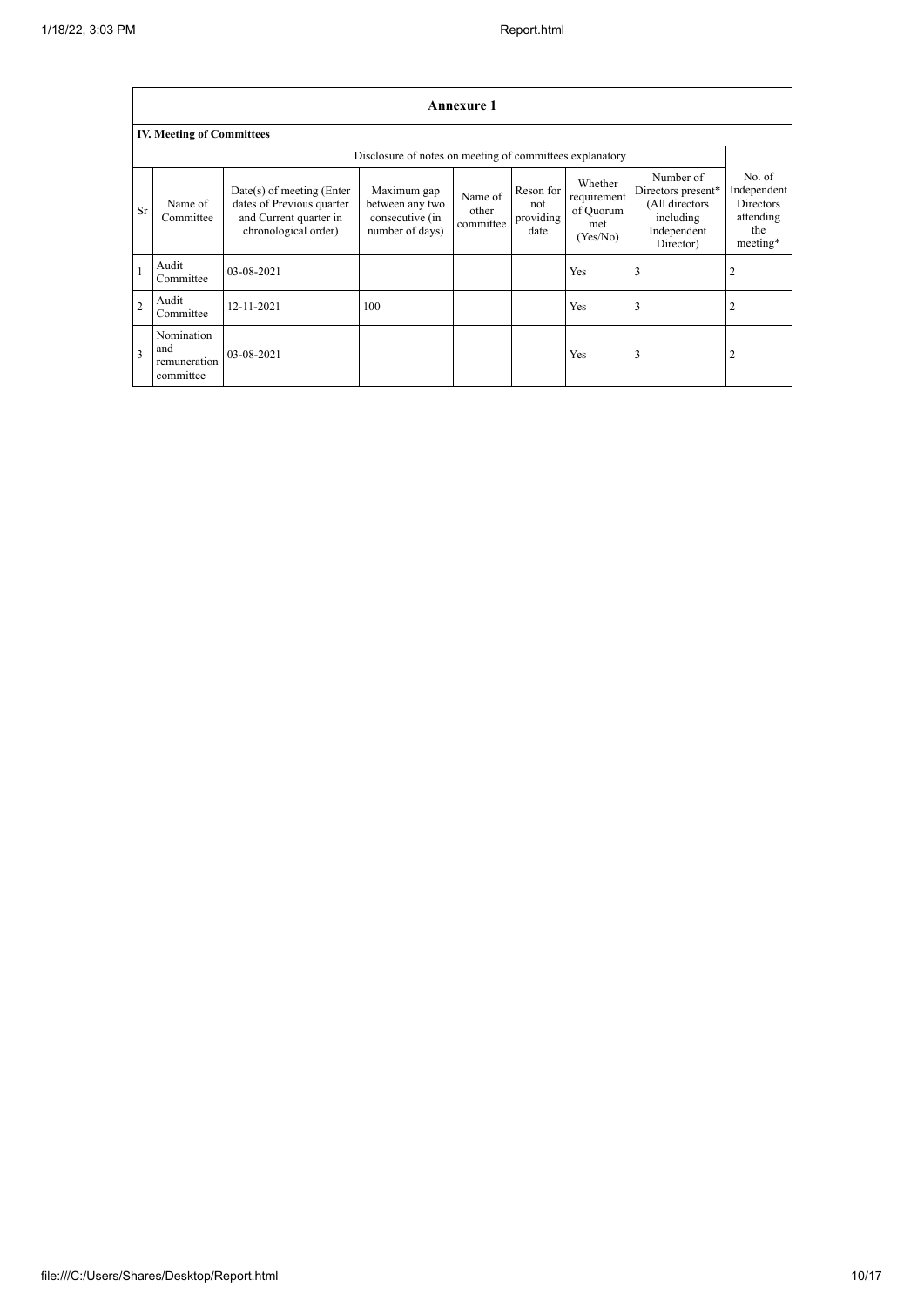|                | <b>Annexure 1</b>                                                                                         |                                  |                                                                    |  |  |  |  |
|----------------|-----------------------------------------------------------------------------------------------------------|----------------------------------|--------------------------------------------------------------------|--|--|--|--|
|                | V. Related Party Transactions                                                                             |                                  |                                                                    |  |  |  |  |
| <b>Sr</b>      | Subject                                                                                                   | Compliance status<br>(Yes/No/NA) | If status is "No" details of non-<br>compliance may be given here. |  |  |  |  |
|                | Whether prior approval of audit committee obtained                                                        | Yes                              |                                                                    |  |  |  |  |
| $\overline{2}$ | Whether shareholder approval obtained for material RPT                                                    | Yes                              |                                                                    |  |  |  |  |
| 3              | Whether details of RPT entered into pursuant to omnibus approval<br>have been reviewed by Audit Committee | Yes                              |                                                                    |  |  |  |  |
|                | Disclosure of notes of material transaction with related party<br>Textual Information(1)                  |                                  |                                                                    |  |  |  |  |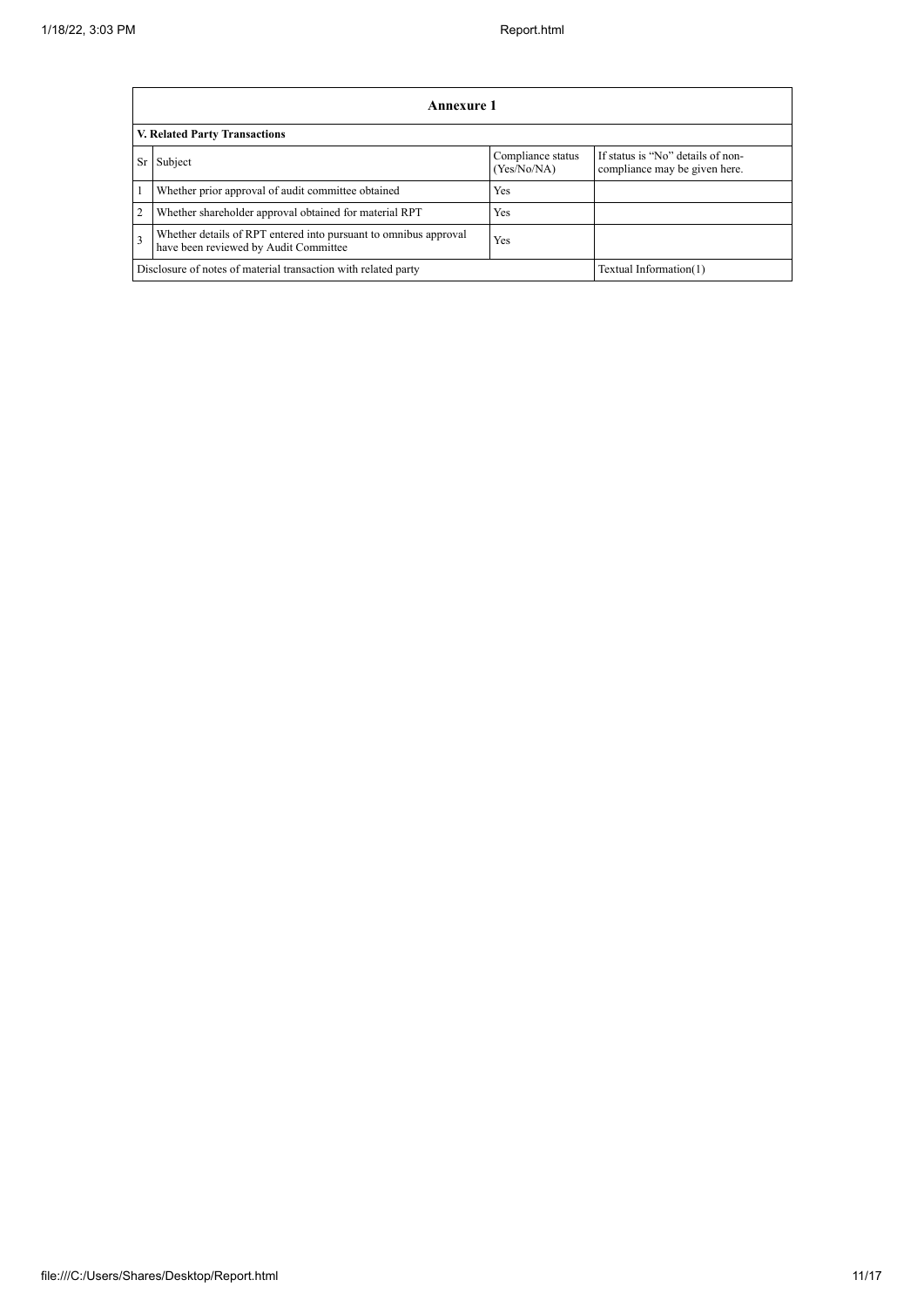|                        | <b>Text Block</b>                                                                 |
|------------------------|-----------------------------------------------------------------------------------|
| Textual Information(1) | Shareholder approval was taken in AGM 25.09.2021 and the transaction is on going. |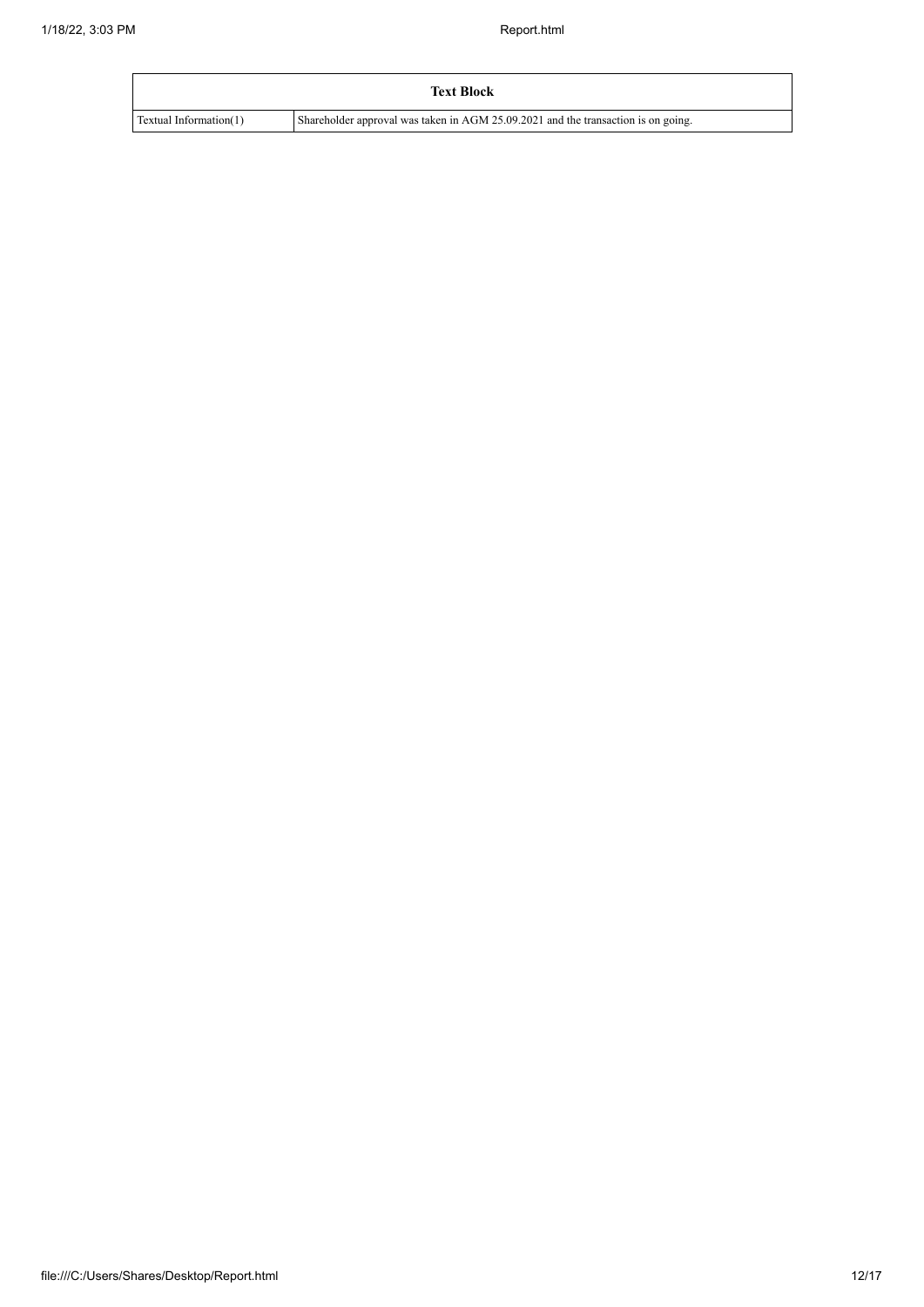|                         | Annexure 1                                                                                                                                                                                                      |                               |  |  |  |
|-------------------------|-----------------------------------------------------------------------------------------------------------------------------------------------------------------------------------------------------------------|-------------------------------|--|--|--|
| <b>VI.</b> Affirmations |                                                                                                                                                                                                                 |                               |  |  |  |
| Sr                      | Subject                                                                                                                                                                                                         | Compliance<br>status (Yes/No) |  |  |  |
|                         | The composition of Board of Directors is in terms of SEBI (Listing obligations and disclosure requirements)<br>Regulations, 2015                                                                                | Yes                           |  |  |  |
| $\overline{2}$          | The composition of the following committees is in terms of SEBI(Listing obligations and disclosure requirements)<br>Regulations, 2015 a. Audit Committee                                                        | <b>Yes</b>                    |  |  |  |
| 3                       | The composition of the following committees is in terms of SEBI(Listing obligations and disclosure requirements)<br>Regulations, 2015. b. Nomination & remuneration committee                                   | <b>Yes</b>                    |  |  |  |
| $\overline{4}$          | The composition of the following committees is in terms of SEBI(Listing obligations and disclosure requirements)<br>Regulations, 2015. c. Stakeholders relationship committee                                   | Yes                           |  |  |  |
| $\varsigma$             | The composition of the following committees is in terms of SEBI(Listing obligations and disclosure requirements)<br>Regulations, 2015. d. Risk management committee (applicable to the top 500 listed entities) | <b>NA</b>                     |  |  |  |
| 6                       | The committee members have been made aware of their powers, role and responsibilities as specified in SEBI<br>(Listing obligations and disclosure requirements) Regulations, 2015.                              | Yes                           |  |  |  |
| $\overline{7}$          | The meetings of the board of directors and the above committees have been conducted in the manner as specified in<br>SEBI (Listing obligations and disclosure requirements) Regulations, 2015.                  | Yes                           |  |  |  |
| 8                       | This report and/or the report submitted in the previous quarter has been placed before Board of Directors.                                                                                                      | <b>Yes</b>                    |  |  |  |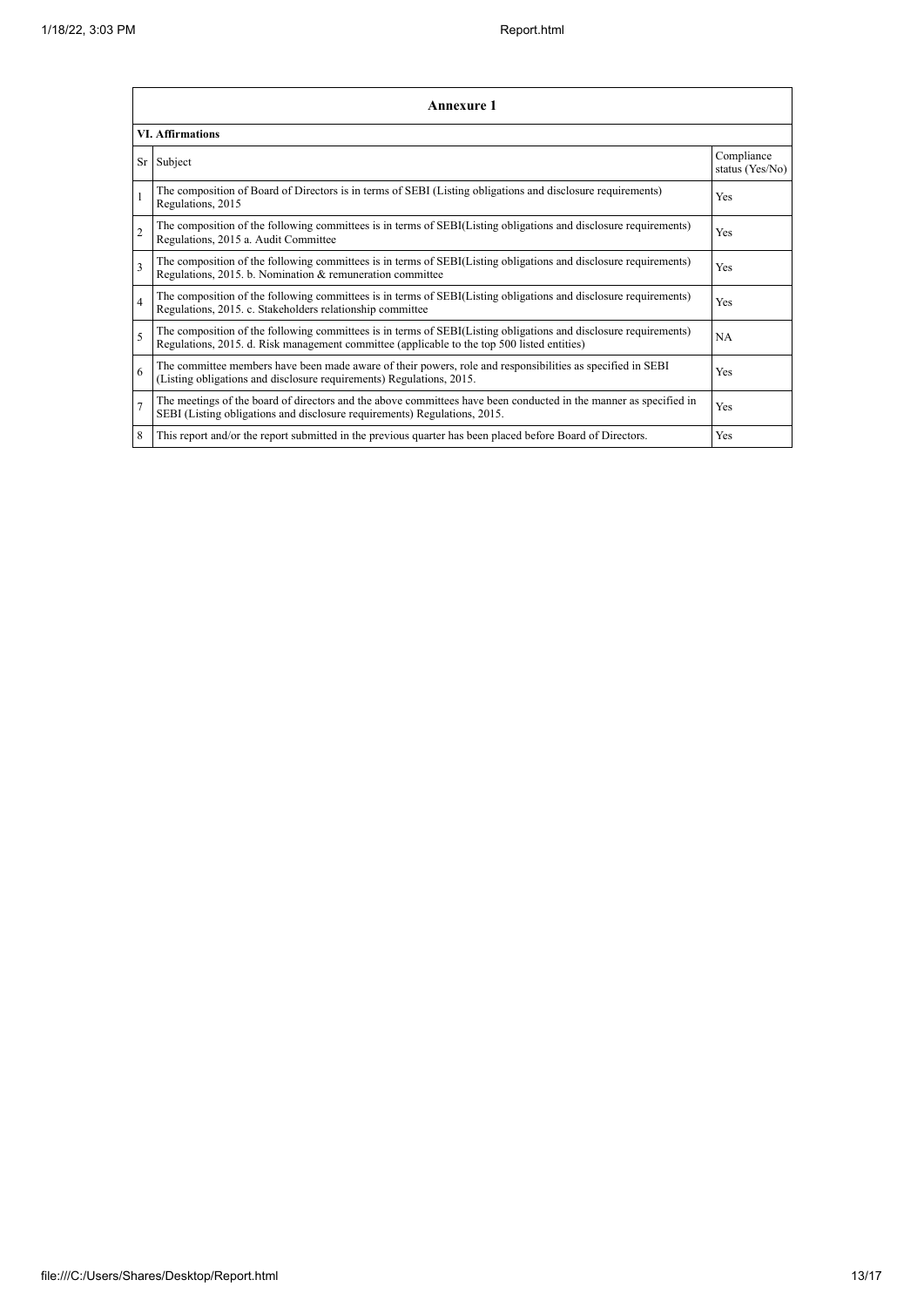|           | <b>Annexure 1</b> |                            |  |  |
|-----------|-------------------|----------------------------|--|--|
| <b>Sr</b> | Subject           | Compliance status          |  |  |
|           | Name of signatory | Mr. Sumesh Bharat Aggarwal |  |  |
|           | Designation       | Director                   |  |  |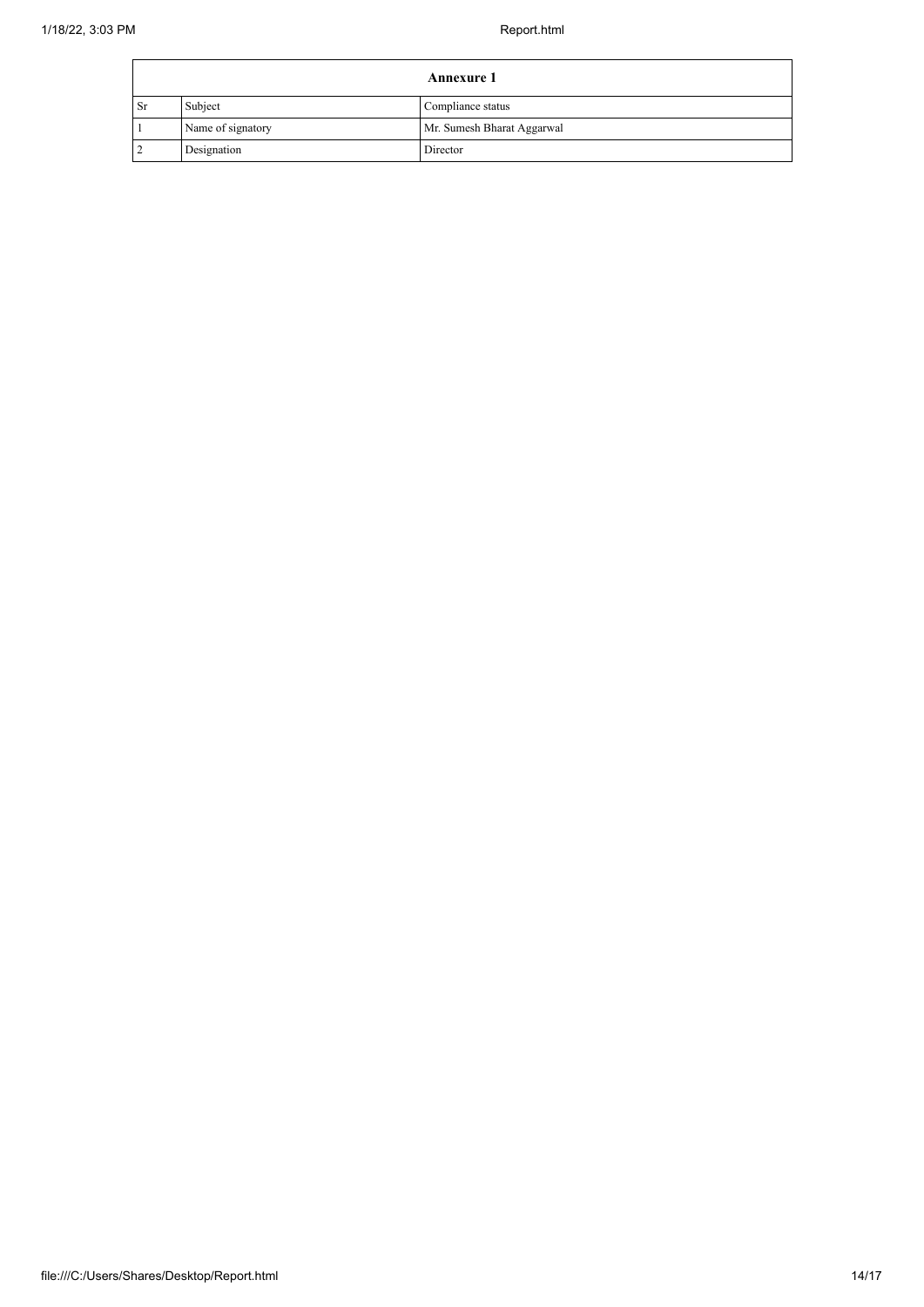**Text Block**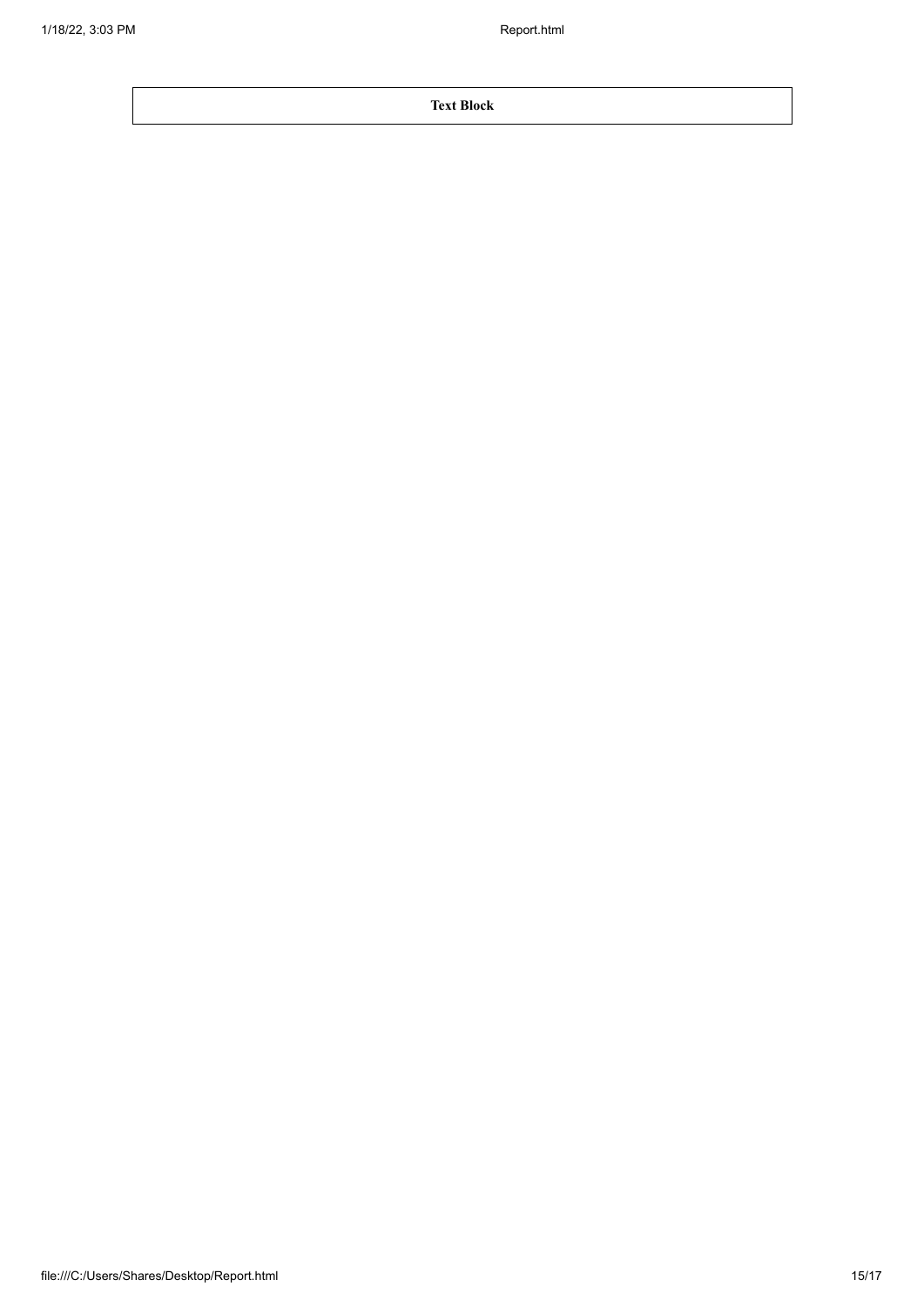$\blacksquare$ 

|                       | <b>Signatory Details</b>   |  |  |
|-----------------------|----------------------------|--|--|
| Name of signatory     | Mr. Sumesh Bharat Aggarwal |  |  |
| Designation of person | <b>CEO</b>                 |  |  |
| Place                 | Thane                      |  |  |
| Date                  | 17-01-2022                 |  |  |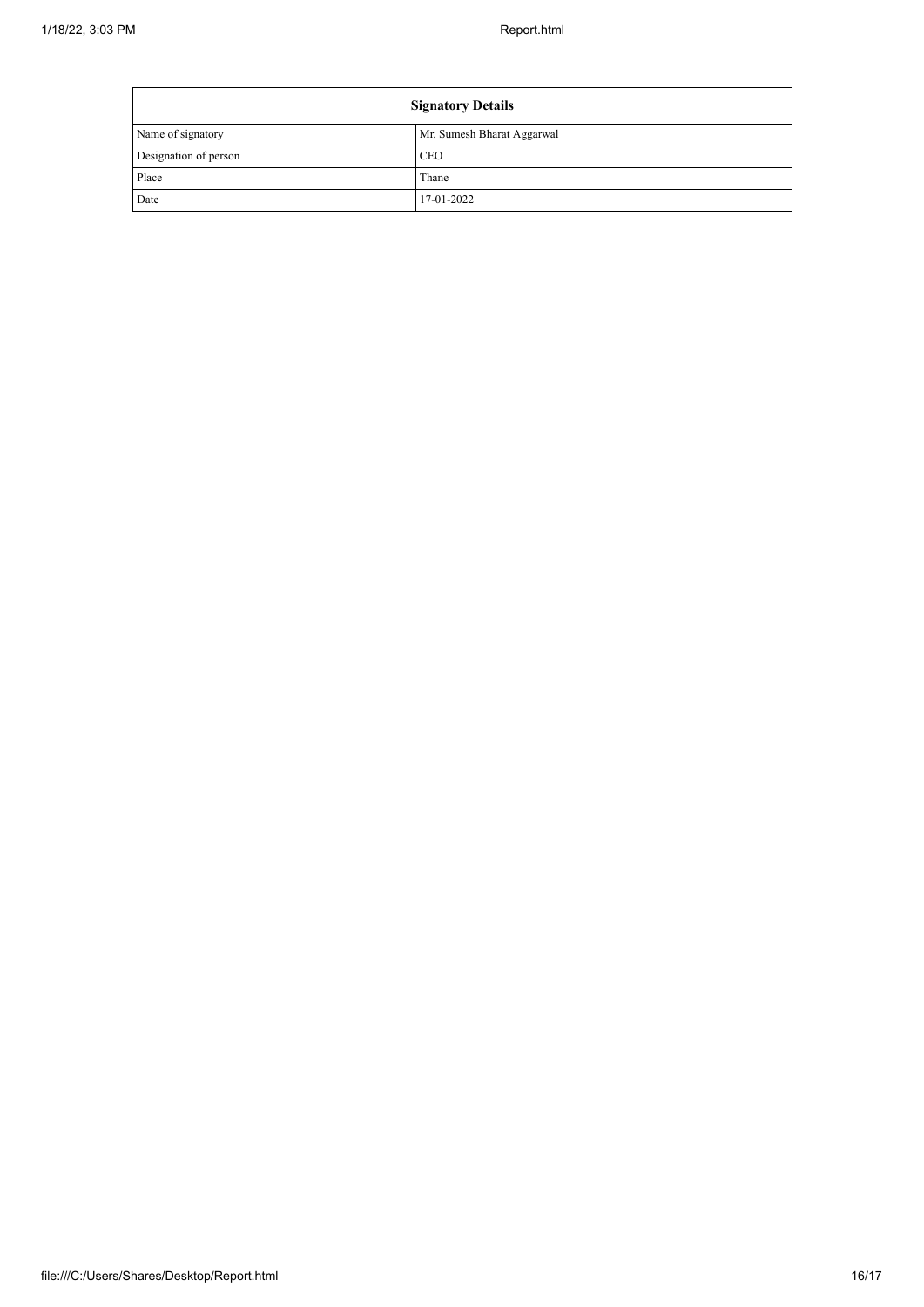1/18/22, 3:03 PM Report.html